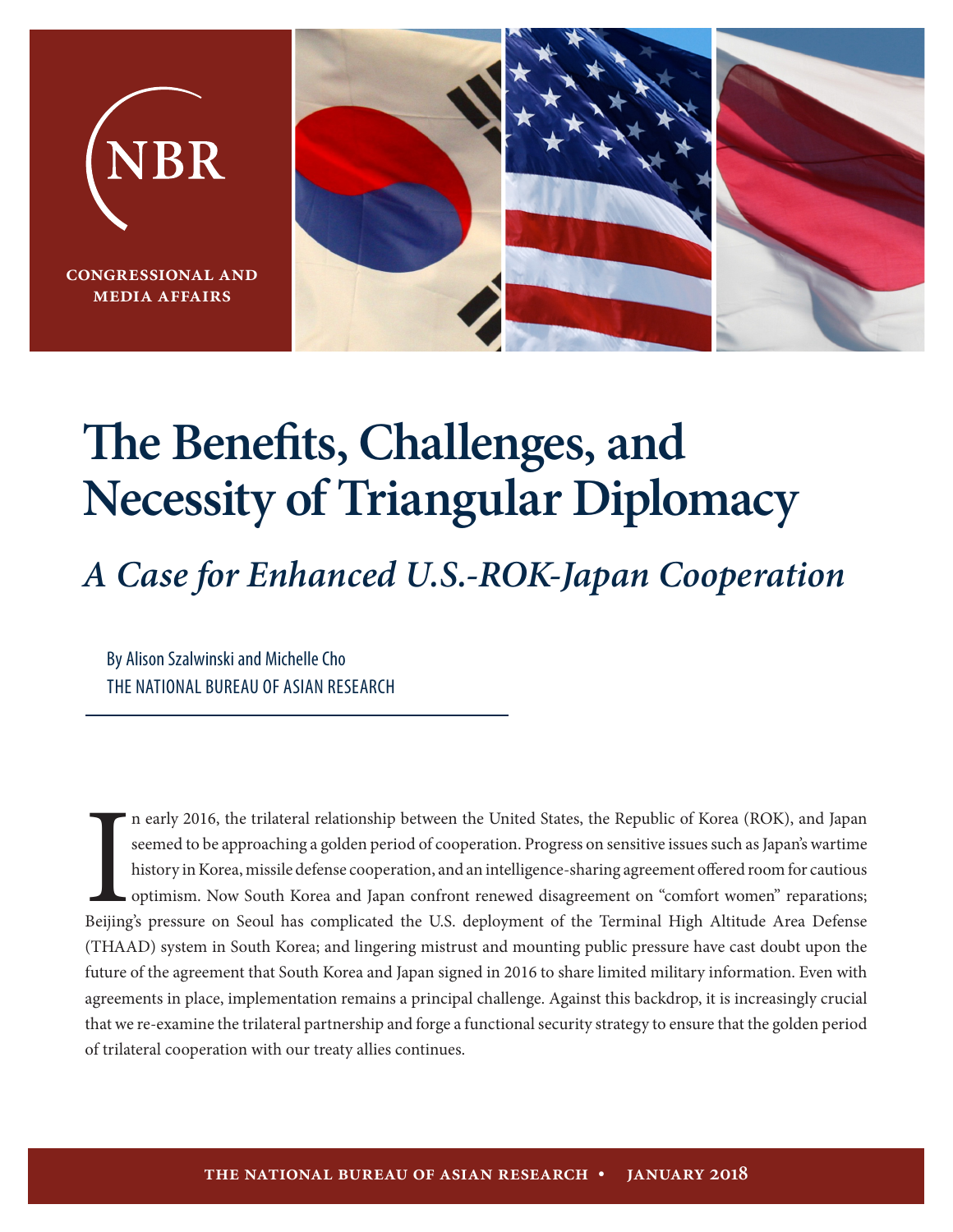#### **Why Trilateralism?**

States engage in a trilateral relationship when they all seek to protect at least one of three shared interests: national security, economic prosperity, and values and norms. Trilateral cooperation allows members to construct comprehensive plans for military contingencies. Activities like military exercises and intelligence gathering may be difficult or costly for any one nation to undertake on its own or with only one partner; coordination between three partners generates strength in numbers, resources, and geographic scope—ultimately enhancing longterm cost-effectiveness and preparedness. Further, trilateralism inherently requires internal collaboration and engagement among all three countries. If two members struggle with bilateral tensions, the trilateral arrangement allows the countries nonetheless to work together. Trilateral members can also benefit economically and promote common values and norms through nontraditional security measures.

# **Benefits and Challenges of U.S-ROK-Japan Trilateralism**

The formal U.S.-ROK-Japan trilateral structure was first established in response to North Korea's withdrawal from the Nuclear Nonproliferation Treaty in 1993. The United States, the ROK, and Japan formed the Trilateral Coordination and Oversight Group, coordinated joint military exercises, and began holding frequent trilateral meetings. As Pyongyang continues its pursuit of nuclear weapons in an increasingly complex security environment, North Korea remains the single-largest unifying factor for the trilateral partnership and has made cooperation an unquestionable necessity. In this context, a trilateral relationship between the United States, the ROK, and Japan highlights the benefits and associated challenges in triangular diplomacy:

**First, trilateral cooperation promotes broader Asian regionalism among three democracies with indispensable, interdependent market economies**. Serving as a subregional anchor economically affords the three countries additional opportunities to collaborate as natural partners in promoting democratic values like human rights and freedom. However, some stakeholders and observers in the region perceive a U.S.-led regional alliance as an attempt to contain China; others advocate for a China-led regional alliance to counter U.S. influence. This perception can lead to half-hearted participation in the partnership and limits the scale, scope, and efficacy of any gains. Trilateralism presents the United States, the ROK, and Japan an avenue to overcome **geopolitical concerns** and assumptions about the rationale for trilateralism to instead demonstrate that their partnership favorably improves individual members' economies and increases prosperity in the region.

**Second, trilateral cooperation strengthens each member state's security vis-à-vis North Korea**. However, even against a unifying and apocalyptic nuclear threat, a **dysfunctional dyad** within the trilateral arrangement will increase the cost of three-way coordination and jeopardize cooperation in the long run. All three nations, but especially South Korea and Japan, wrestle with deep-seated animosity rooted in history. For example, the legacy of Japan's actions as a colonial power in Korea, particularly the use of Korean women as sex slaves (euphemistically known as "comfort women") for the Japanese military during World War II, has left strong feelings of distrust that continue to this day despite a 2015 agreement to finally resolve the issue. Nevertheless, the trilateral partnership compels the three countries to prioritize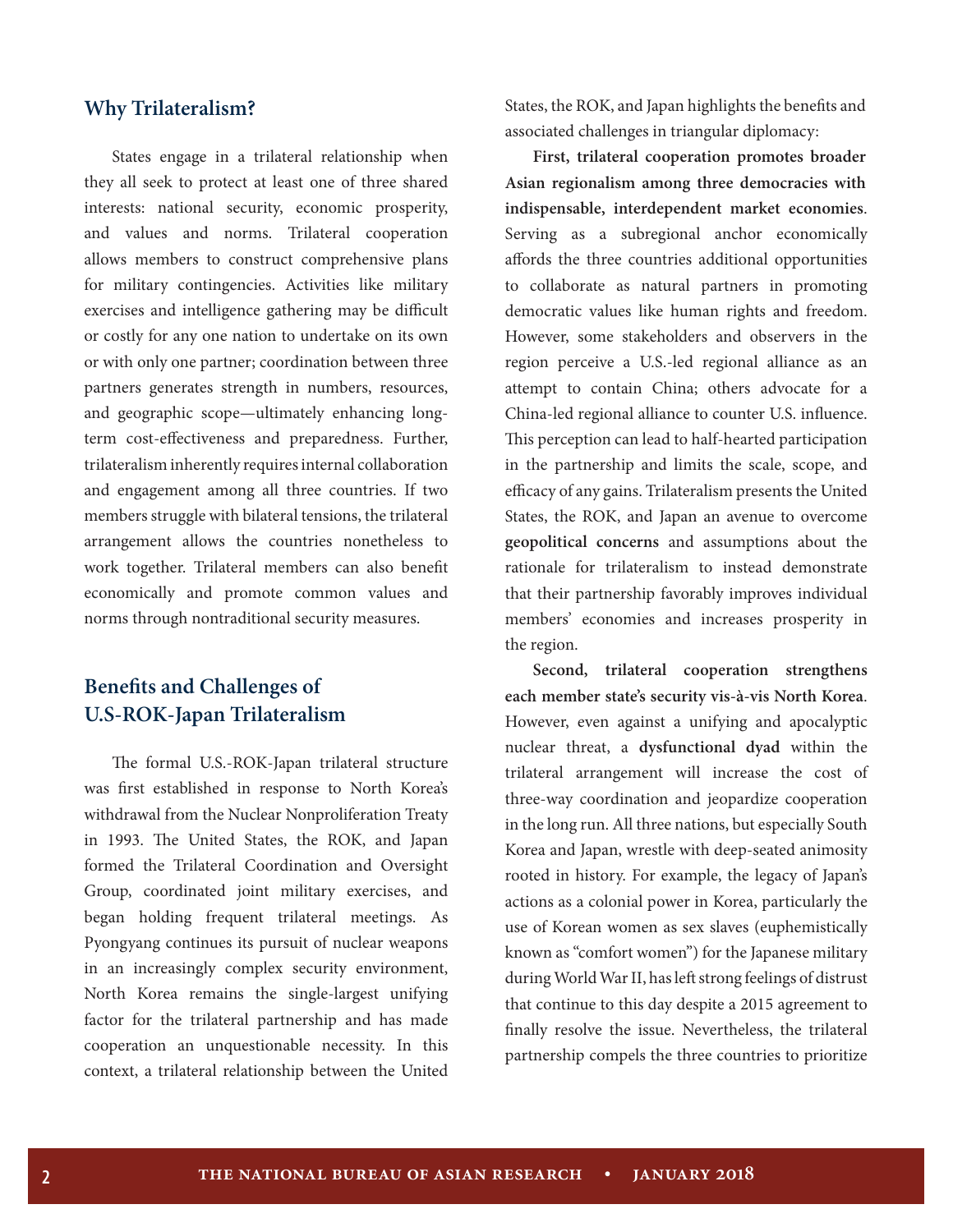concerns about North Korea by offering a framework to marshal resources and intelligence. If members successfully temper temptations to abandon the trilateral arrangement to rely on two separate bilateral alliances, they can maximize benefits from their increased military personnel, skills, and resources across a larger geography. Doing so will develop heightened readiness to effectively address a North Korean security threat in the future.

**Third, trilateral cooperation provides opportunities to advance nontraditional security measures in humanitarian assistance and disaster relief (HADR), energy, space, and cybersecurity.** Having made significant strides in these arenas as individual actors, the United States, the ROK, and Japan can promote stability by joining efforts to share and implement key insights. Yet, the three countries must each overcome a **perceived lack of immediacy** and **differences in prioritization**. For instance, they have all recently endured cyberattacks targeting critical infrastructure and defense-related industries, albeit by different antagonists. The trilateral partnership offers a platform for identifying common weaknesses, complementary strengths, and aligned nontraditional security goals. By utilizing this platform, the trilateral can establish clear organizing principles in each emerging domain and sufficiently combine intelligence and training for maximally beneficial results. The upcoming Winter Olympics in Pyeongchang in February this year, where North and South Korea will march their athletes together under one flag at the opening ceremony, and the Summer Olympics in Tokyo in 2020 provide such opportunities to collaborate.

**Finally, the partnership offers the United States an opportunity to cement not only its dedication to nuclear deterrence but also its commitment to protect its allies**. South Korea and Japan should be encouraged by this. By actively pursuing and engaging in trilateral cooperation, the United States can credibly assure both South Korea and Japan that the two countries need not reconsider developing a nuclear capability on their own, and thereby prevent nuclear proliferation.

### **Recommendations for the United States**

In order to fully realize the aforementioned benefits, the United States and its allies must address and overcome their related challenges. Based on our findings, we offer the following recommendations:

**To strengthen security vis-à-vis North Korea, the United States, the ROK, and Japan should prioritize military coordination.** The three countries should continue to carry out trilateral training exercises in naval ballistic missile defense, especially involving critical Aegis ship-based systems, as has been done in the last several years. To do so, the United States and the ROK must avoid the temptation to discard established military coordination mechanisms solely because they were developed by previous administrations. Rather, the United States should play an especially active role in encouraging communication and cooperation among the three countries, even on sensitive issues between South Korea and Japan. Additionally, the United States should encourage South Korea to fully implement the THAAD system to increase missile defense capabilities in the region.

**To improve nontraditional security, trilateral members should participate in combined HADR and peacekeeping activities, explore ways to improve regional energy security, and collaborate on cybersecurity and space.** Combined multilateral disaster relief training between the United States, the ROK, and Japan would provide coordinated deployment experiences for application in a contingency situation on the Korean Peninsula. Joint government incentive plans for a regional natural gas trading hub would increase energy security in the region, while the United States could lead efforts to